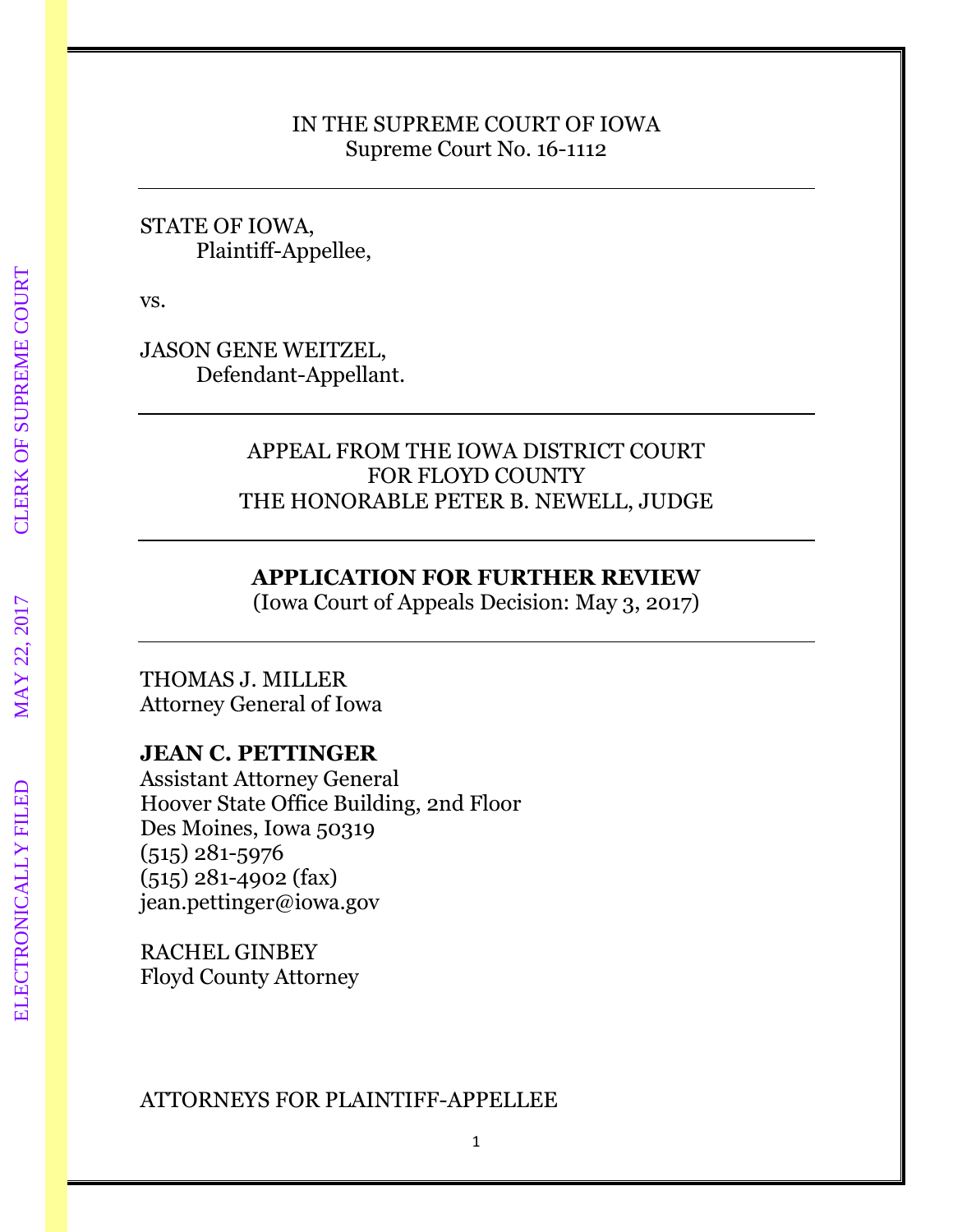# <span id="page-1-0"></span> **QUESTION PRESENTED FOR REVIEW**

**Whether Automatic Reversal is Required When the District Court Fails During the Plea Colloquy to Advise the Defendant that His Fines, If Imposed, Will Carry 35% Surcharges.**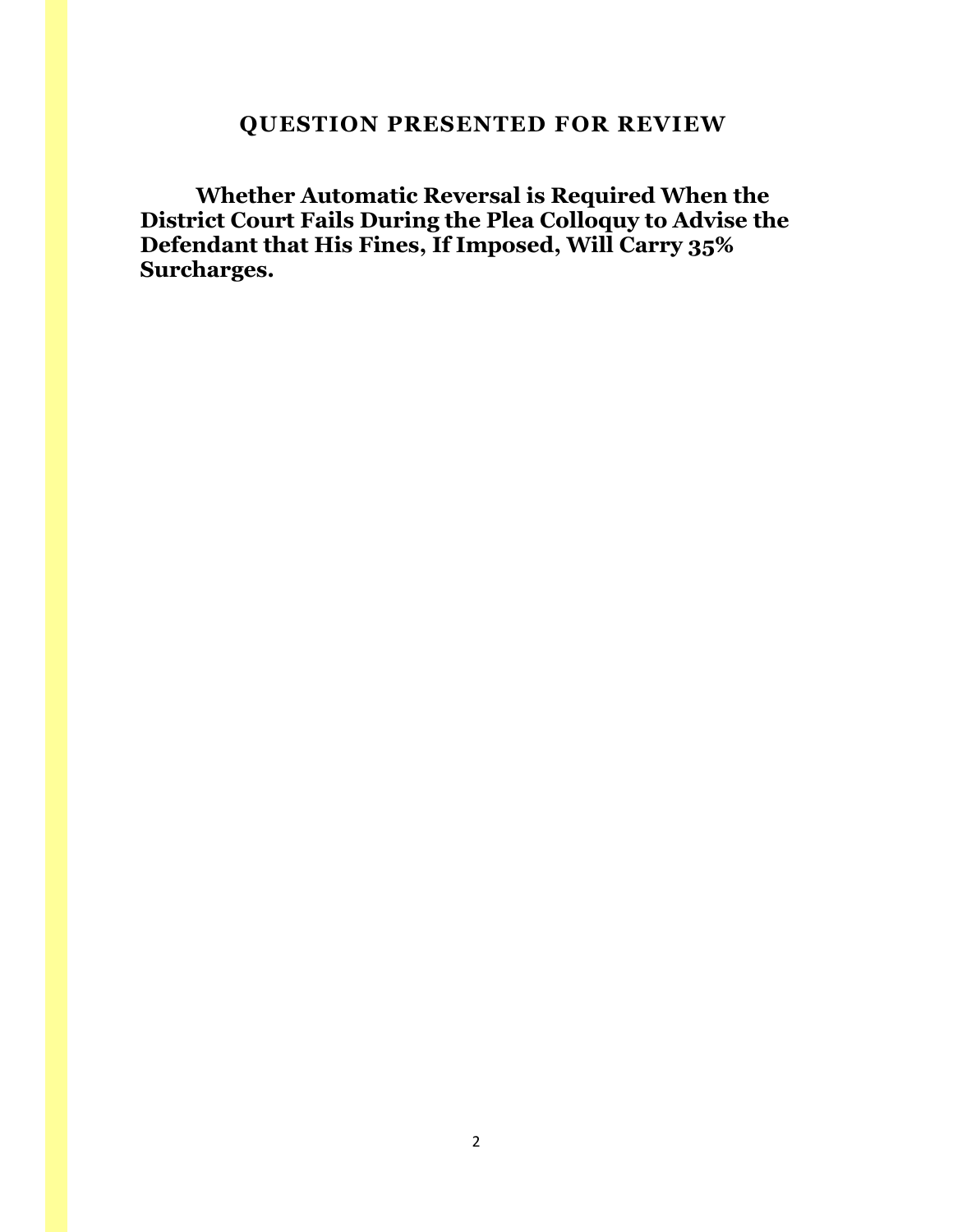# **TABLE OF CONTENTS**

| STATEMENT SUPPORTING FURTHER REVIEW  4                                                                                                                                             |  |
|------------------------------------------------------------------------------------------------------------------------------------------------------------------------------------|--|
|                                                                                                                                                                                    |  |
|                                                                                                                                                                                    |  |
| I. The Iowa Court of Appeals Erred in Determining That<br><b>Failure During the Plea Colloquy to Advise the Defendant</b><br>that His Fines, If Imposed, Would Carry Surcharges of |  |
|                                                                                                                                                                                    |  |
|                                                                                                                                                                                    |  |
|                                                                                                                                                                                    |  |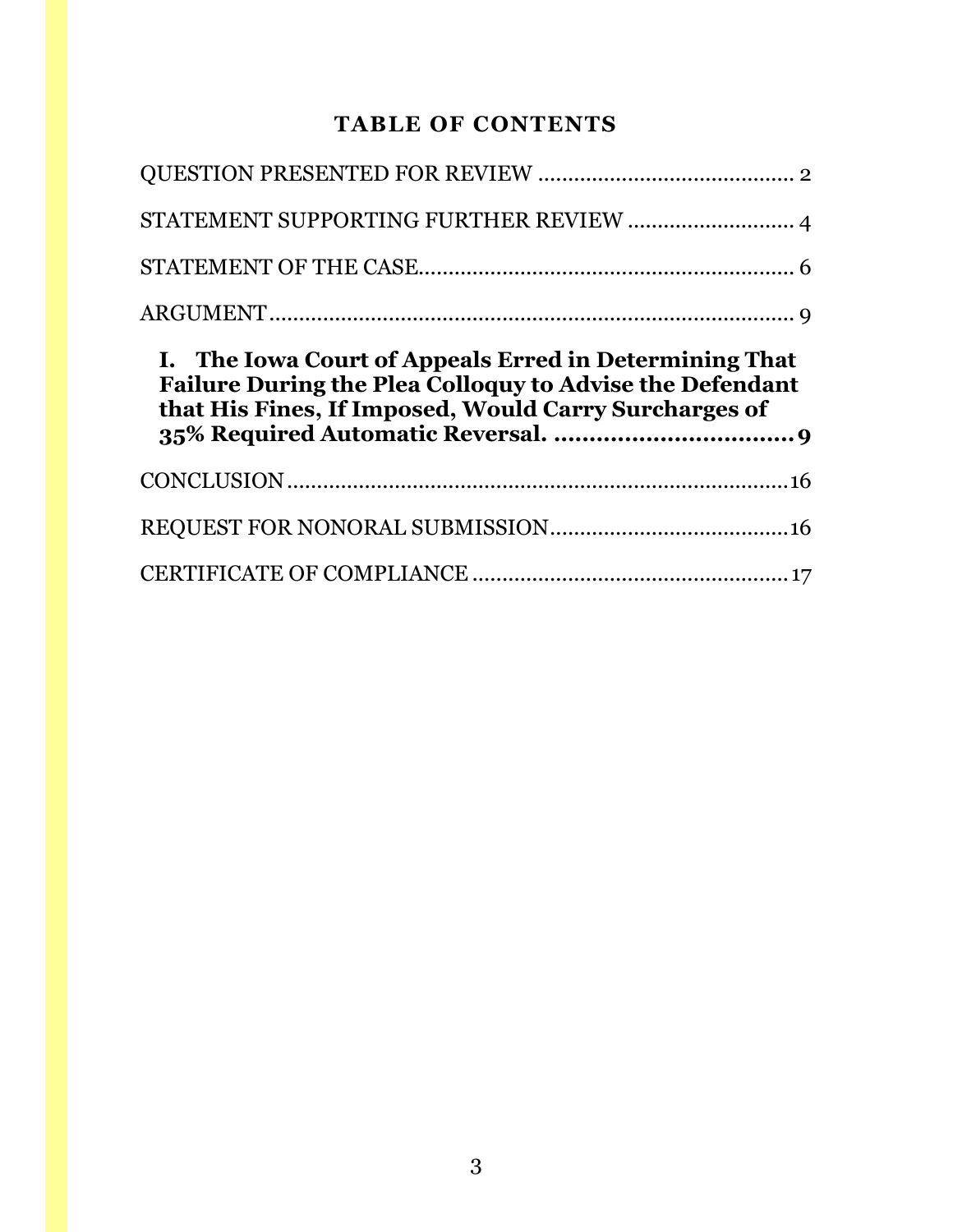#### <span id="page-3-0"></span>**STATEMENT SUPPORTING FURTHER REVIEW**

The Court of Appeals' decision in this matter modifies this Court's well-established substantial compliance standard by replacing it with a bright-line strict compliance standard. *See State v. Weitzel*, No. 16-1112, 2017 WL 1735743, at \*3-10 (Iowa Ct. App. May 3, 2017) (establishing a bright-line rule requiring automatic reversal for any misstatement or omission during maximum punishment warning, including omissions of surcharges); *see also State v. Diallo*, No. 16- 0279, 2017 WL 1735628, at \*2-4 (Iowa Ct. App. May 3, 2017) (finding the failure to include surcharges with maximum punishment advisement necessitates automatic reversal). The Court of Appeals decision therefore is in direct conflict with cases requiring substantial compliance review. Iowa R. App. P. 6.1103(1)(b)(1); *see, e.g., State v. Fisher*, 877 N.W.2d 676, 681 (Iowa 2016) ("[W]e utilize a substantial compliance standard to determine whether a plea crosses the rule 2.8(2)(b)(2) threshold.") (citing *State v. White*, 587 N.W.2d 240, 242 (Iowa 1998)); *State v. Meron*, 675 N.W.2d 537, 542 (Iowa 2004) ("Substantial compliance is required."); *State v. Myers*, 653 N.W.2d 574, 578 (Iowa 2002) ("Substantial – not strict – compliance with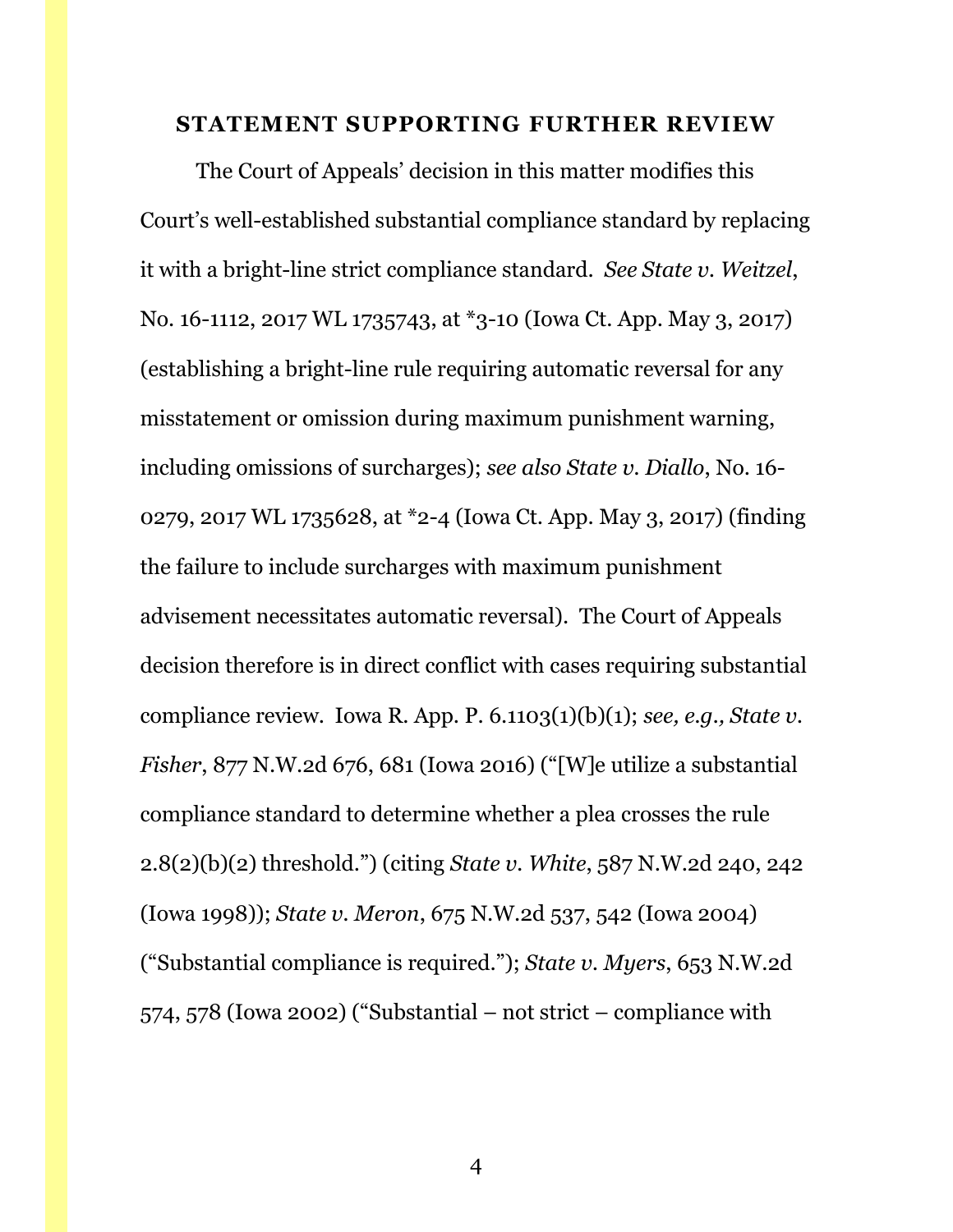[rule 2.8(2)(b)] is all that is required.") (citing *State v. Kress*, 636 N.W.2d 12, 21 (Iowa 2001)).

In *State v. Fisher*, this Court left open the question of whether failure to inform a defendant about surcharges is by itself a failure to substantially comply with Iowa Rule of Criminal Procedure 2.8(2)(b)(2). *Fisher*, 877 N.W.2d at 686 n.6 ("[W]e need not decide today whether failure to disclose the surcharges *alone* would have meant the plea did not *substantially comply* with rule 2.8(2)(b)(2)." In answering that question in the affirmative, the Court of Appeals in effect rejected the substantial compliance standard and replaced it with strict compliance. Under the *Weitzel* decision, even minor deviations in the advisory required will result in mandatory reversal. *See Weitzel*, No. 16-1112, 2017 WL 1735743, at \*12 (Tabor, J., dissenting) ("[W]e are now saying *any minor variance* in the information provided by the district court concerning the financial obligations owed by a defendant as a result of pleading guilty is cause for vacating the convictions. If a plea-taking court forgets to tell a defendant about the \$10 DARE surcharge mandated by Iowa Code section 911.2(1), that is grounds for vacating a drunk-driving conviction. If a plea-taking court misstates the amount of any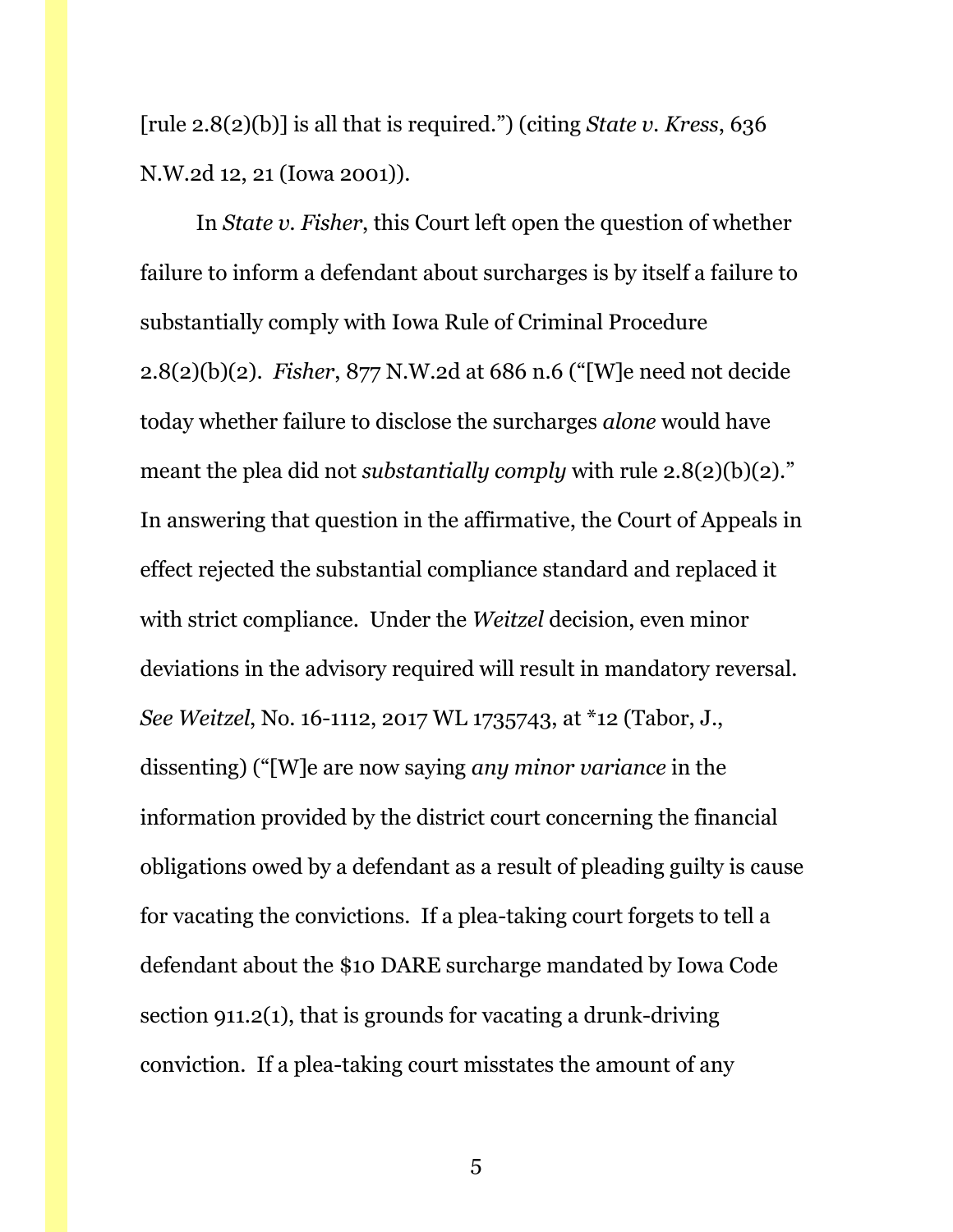maximum or minimum fine, even slightly, that is grounds for vacating the conviction. Such eventualities mark a radical departure from the substantial-compliance standard.").

The State respectfully requests that this Court grant further review to clarify these changing legal principles and to provide guidance on the continued applicability of the substantial compliance standard.

#### **STATEMENT OF THE CASE**

#### <span id="page-5-0"></span>**Nature of the Case**

The Court of Appeals, *en banc*, held that the district court failed to substantially comply with the requirement that Jason Weitzel be advised, before entering his guilty plea, of the maximum and minimum possible punishments because the court failed to inform him that his fines, if imposed, would carry 35% surcharges. The State seeks further review on this issue.

#### **Course of Proceedings and Disposition**

On March 11, 2016, the State filed a trial information charging the defendant with domestic abuse assault impeding the normal breathing or circulation of blood resulting in bodily injury, in violation of Iowa Code sections 708.2A(1) and 708.2A(5), a class "D"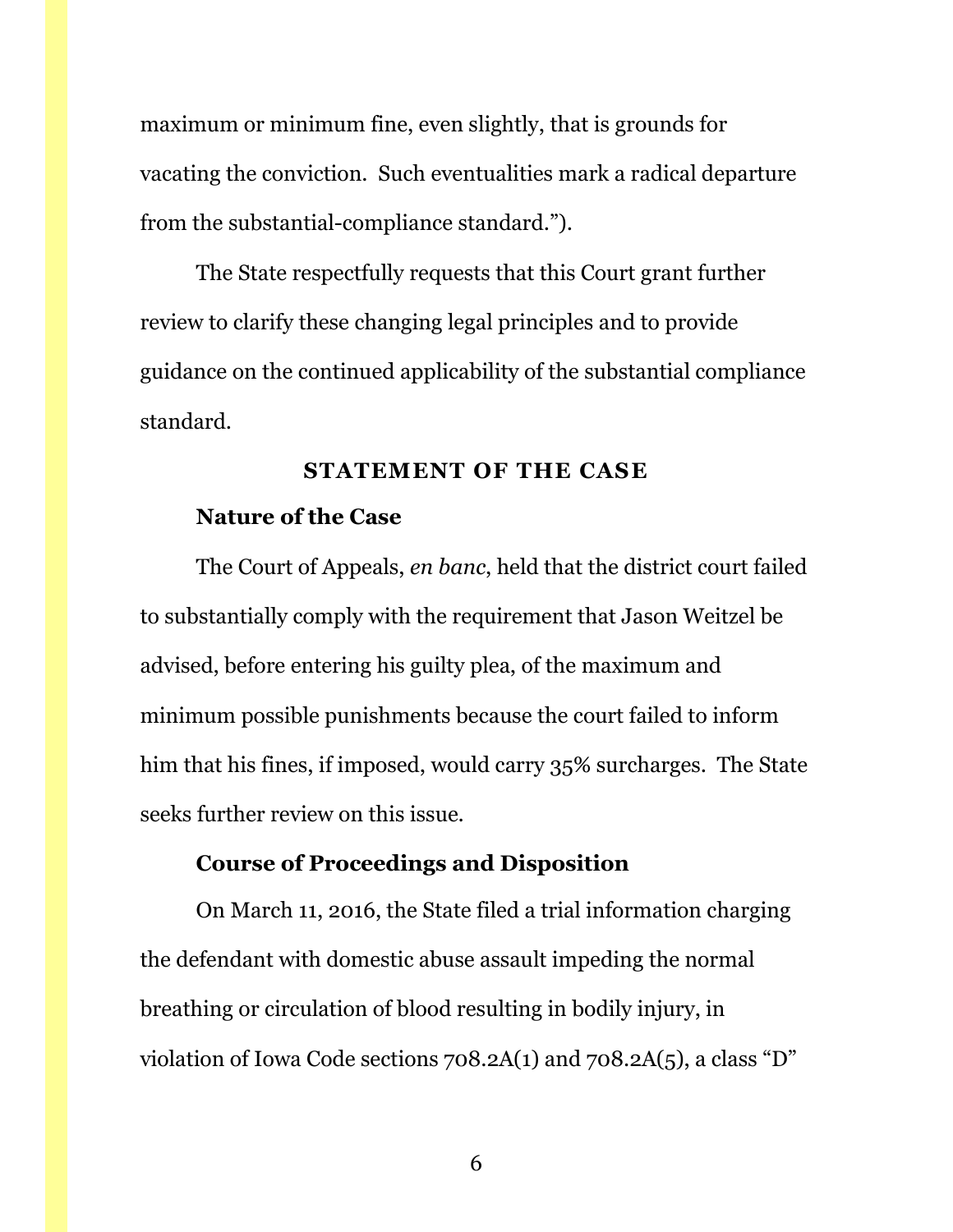felony (Count I); threat of terrorism, in violation of Iowa Code sections 708A.5 and 708A.1, a class "D" felony (Count II); possession of methamphetamine, a Schedule II controlled substance, second offense, in violation of Iowa Code section 124.401(5), an aggravated misdemeanor (Count III); carrying weapons, in violation of Iowa Code section 724.4(1), an aggravated misdemeanor (Count IV); and operating while intoxicated, first offense, in violation of Iowa Code section 321J.2, a serious misdemeanor (Count V). Trial Information  $(3/11/16)$ ; App. 1. The defendant pleaded not guilty to those charges. Written Arraignment and Plea of Not Guilty (3/21/16); App. --. The State later amended the trial information to change Count II to intimidation with a dangerous weapon, in violation of Iowa Code section 708.6, a class "D" felony. Motion to Amend Trial Information  $(4/12/16)$ ; Amended Trial Information  $(4/12/16)$ ; App. --, 4.

On May 17, 2016, pursuant to a plea agreement, the defendant entered Alford pleas to Counts I, III, IV, and V. Plea Tr. (5/17/16) p. 18, line 20 – p. 19, line 20; Record of Plea Change (5/17/16); App. 7. In return, the State dismissed Count II. Plea Tr. (5/17/16) p. 11, line  $24 - p.$  12, line 24; Record of Plea Change ( $5/17/16$ ); App. 7.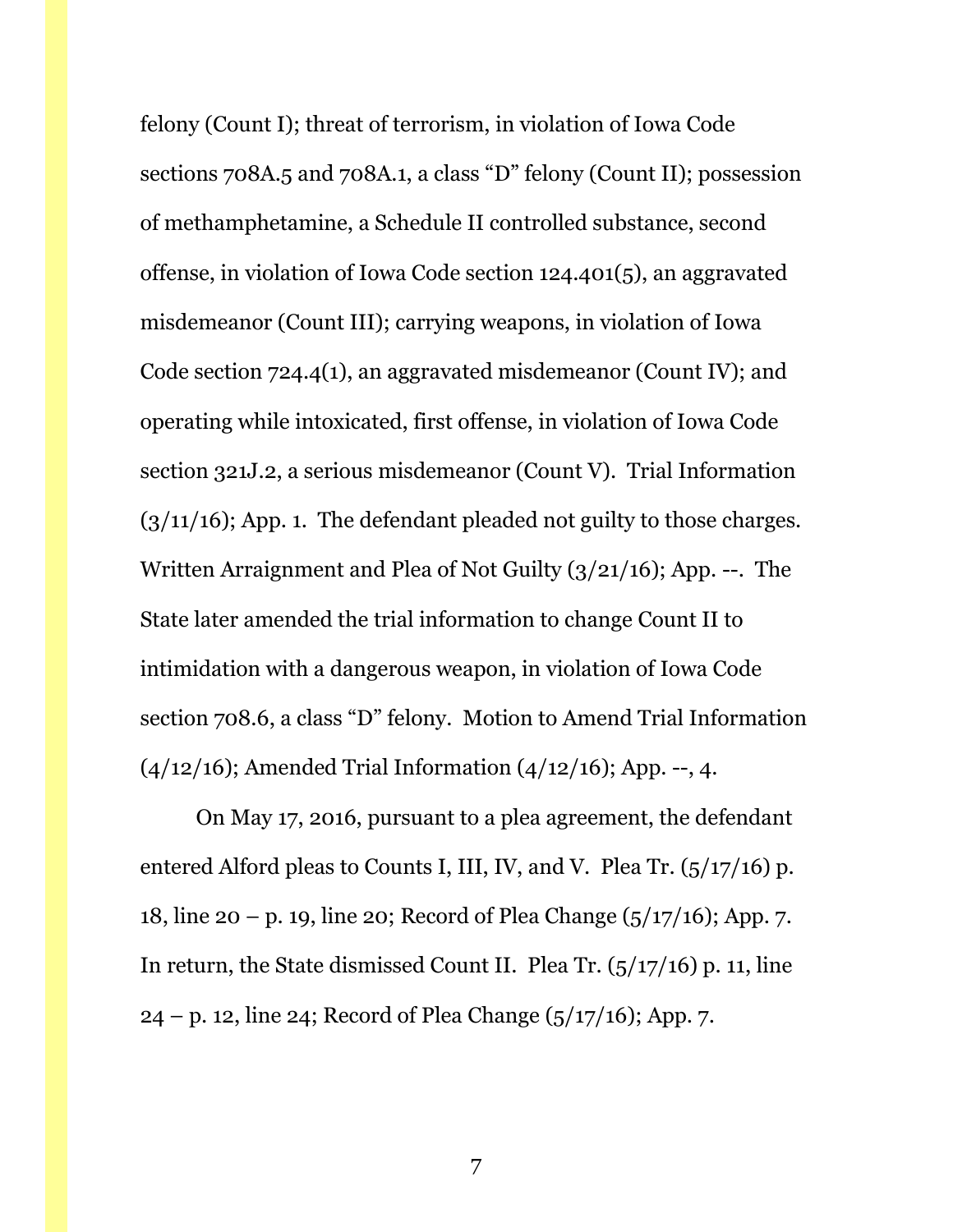At a later sentencing proceeding, the district court imposed a term of incarceration not to exceed five years and a fine of \$750.00 plus the statutory 35% surcharge and domestic abuse surcharge on Count I; terms of incarceration not to exceed two years and a fine of \$625.00 plus the statutory 35% surcharge on Counts III and IV; and a two-day term of incarceration in the county jail and a fine of \$1,250.00 plus the statutory 35% surcharge on Count V. Judgment and Sentence (6/28/16); App. 10. The court ordered that the prison terms on Counts I, III, and IV be served consecutively but that the two-day jail term on Count V be served concurrently. Judgment and Sentence (6/28/16); App. 10.

On appeal, the defendant claimed that the district court did not adequately advise him of matters set forth in Iowa Rule of Criminal Procedure 2.8(2)(b) regarding his guilty plea, including the minimum and maximum punishments for his offense, specifically the 35% surcharge under Iowa Code section 911.1. Alternatively, he claimed his trial counsel was ineffective for failing to ensure the district court's compliance with rule 2.8(2)(b).

The Court of Appeals determined that the district court did not adequately advise the defendant of the necessity of filing a motion in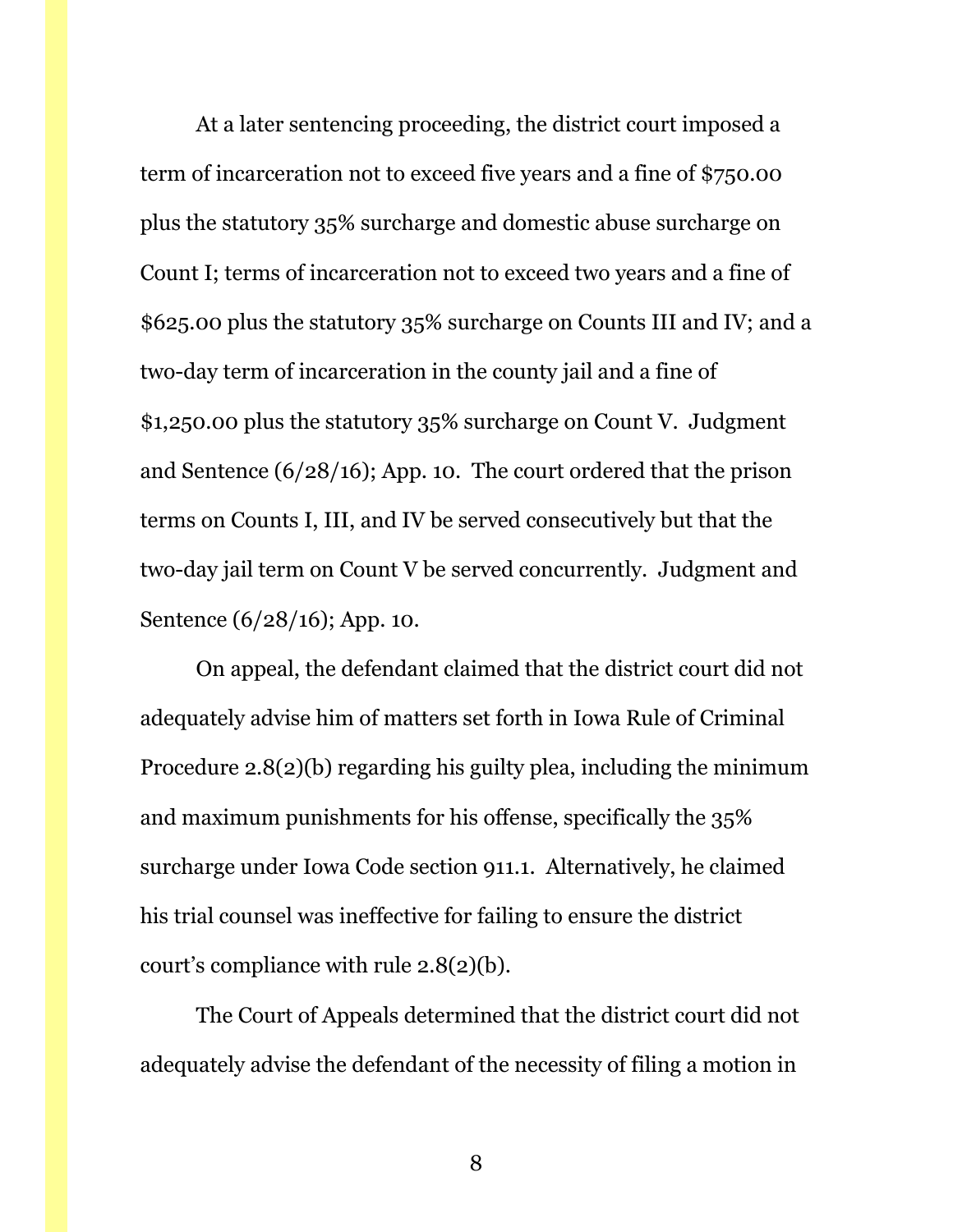arrest of judgment if he later wanted to challenge the adequacy of the plea proceeding, and thus he could directly challenge his plea on appeal. *State v. Weitzel*, No. 16-1112, 2017 WL 1735743 at \*2 (Iowa Ct. App. May 3, 2017). The Court of Appeals concluded that in failing to advise the defendant of the 35% surcharge, the district court did not substantially comply with rule 2.8(2)(b) and that the proper remedy was "to vacate the defendant's guilty plea and convictions and remand the matter for further proceedings." *Id*. at \*10.

#### **Facts**

The State will set forth relevant facts in the course of its argument.

#### **ARGUMENT**

## <span id="page-8-1"></span><span id="page-8-0"></span>**I. The Iowa Court of Appeals Erred in Determining That Failure During the Plea Colloquy to Advise the Defendant that His Fines, If Imposed, Would Carry Surcharges of 35% Required Automatic Reversal.**

#### **Preservation of Error**

Although the State initially argued that the defendant was adequately advised of the necessity of filing a motion in arrest of judgment and that he failed to preserve error because he did not file such a motion, the Court of Appeals concluded that the district court provided an inadequate advisory regarding a motion in arrest of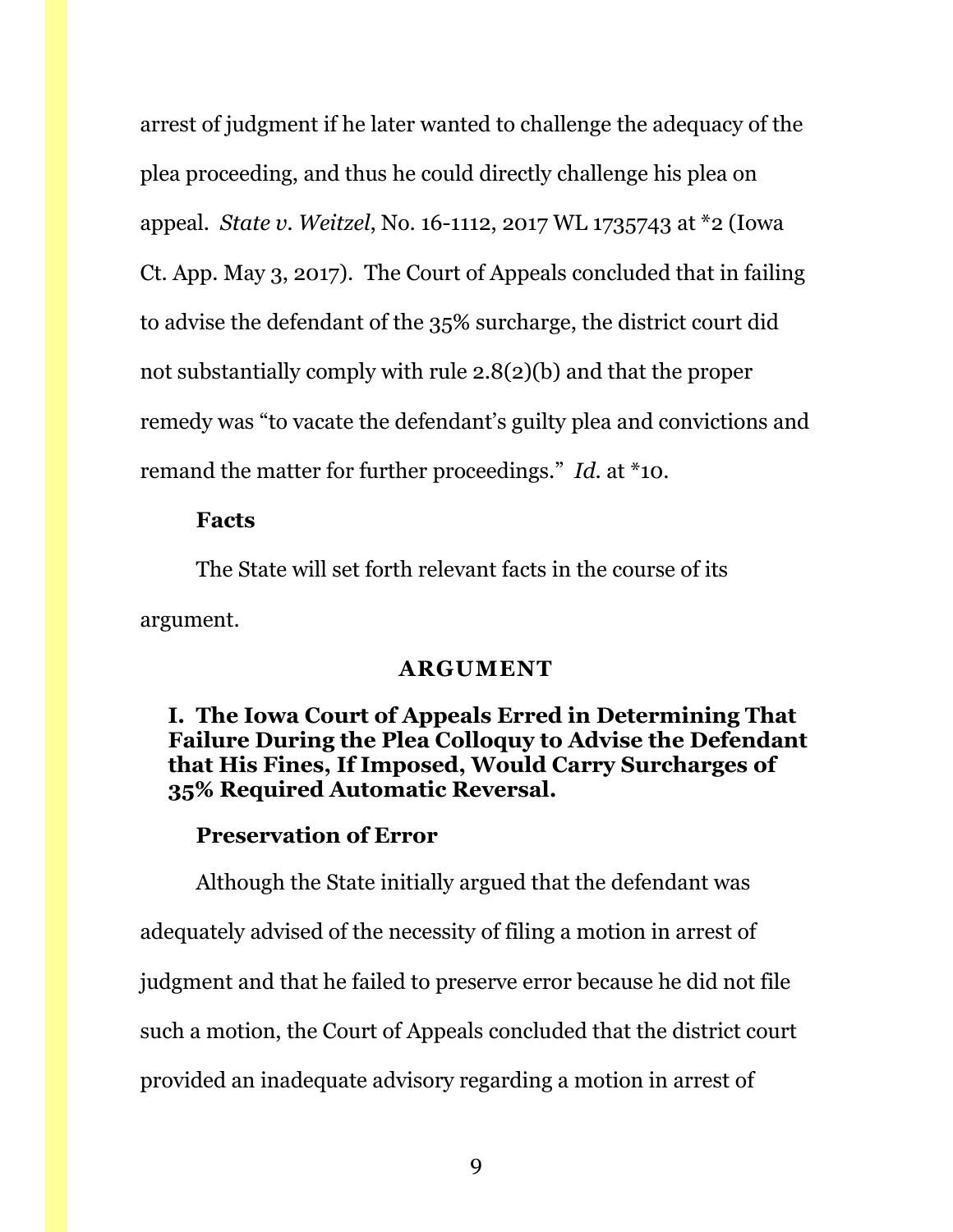judgment and therefore that the defendant could directly challenge his guilty plea. *State v. Weitzel*, No. 16-1112, 2017 WL 1735743 at \*2 (Iowa Ct. App. May 3, 2017). The State does not challenge that conclusion on further review.

#### **Standard of Review**

Review of guilty plea proceedings is for correction of errors at law. *State v. Meron*, 675 N.W.2d 537, 540 (Iowa 2004). The district court must substantially comply with Iowa Rule of Criminal Procedure 2.8(2)(b). *State v. Kirchoff*, 452 N.W.2d 801, 804 (Iowa 1990). "Substantial compliance is met unless the court's disregard for the requirements of rule [2.]8(2)(b) raises doubt as to the voluntariness of the plea." *State v. Yarborough*, 536 N.W.2d 493, 496 (Iowa Ct. App. 1995) (citation omitted).

#### **Merits**

The defendant claims the plea colloquy was deficient in the following regards: (1) the court failed to inform the defendant of the 35% surcharge under Iowa Code section 911.1; (2) the court failed to inform the defendant of the domestic abuse surcharge under 2015 Iowa Acts chapter 96, section 15 (codified at Iowa Code section 911.2B); (3) the court made an inaccurate statement about the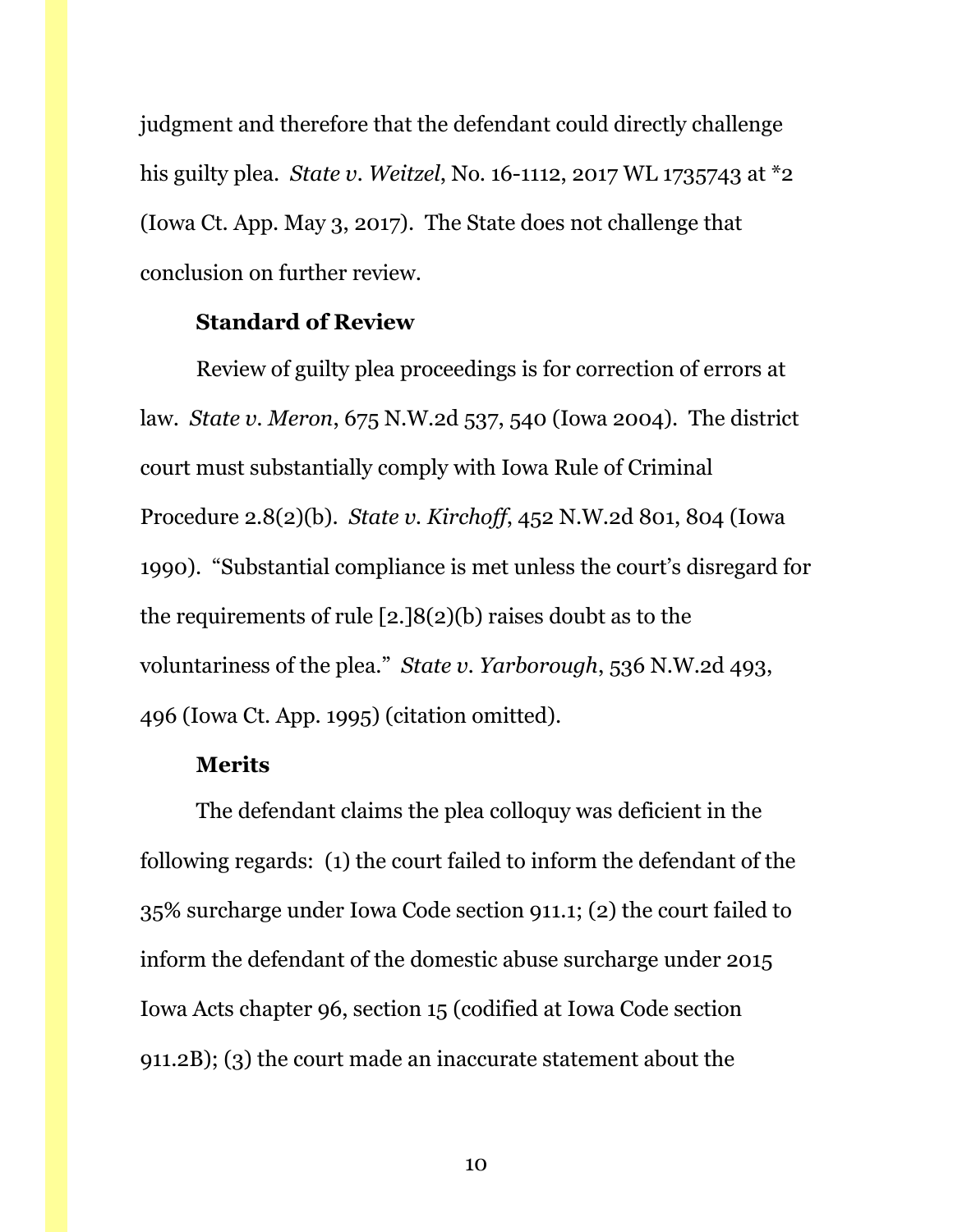amount of the fine for operating while intoxicated, first offense; and (4) the court failed to inform the defendant that the fines were cumulative. However, the district court substantially complied with the requirements of Iowa Rule of Criminal Procedure 2.8.

The Court of Appeals focused on the defendant's first complaint – that the district court failed to inform the defendant of the 35% surcharge under Iowa Code section 911.1. *Weitzel*, No. 16-1112, 2017 WL 1735743. With regard to that surcharge, this Court has held that "*actual compliance* with rule 2.8(2)(b)(2) requires disclosure of all applicable chapter 911 surcharges" but has declined to address "whether failure to disclose the surcharges *alone* would have meant the plea did not "*substantially comply* with rule 2.8(2)(b)(2)." *State v. Fisher*, 877 N.W.2d 676, 680 Iowa 2016). This Court should determine that the district court substantially complied with the rule in this case. When the court informs a defendant of the maximum possible term of incarceration, which directly implicates the defendant's liberty interest; the maximum fine; and the other matters set forth in rule 2.8, the defendant has an adequate basis for deciding whether to proceed with the plea. Information regarding a surcharge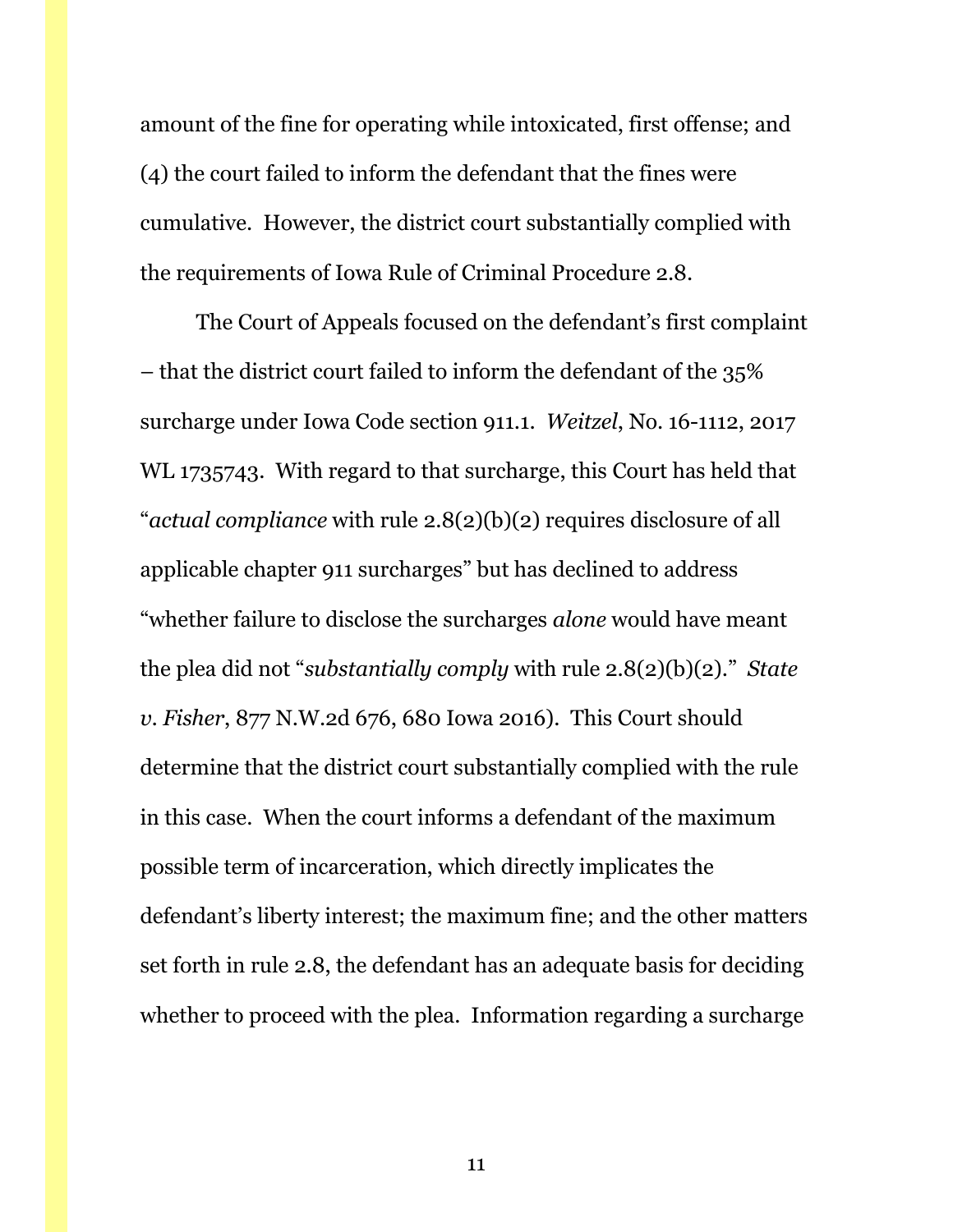is less likely to have an impact on the defendant's decision, so that the failure to advise of the surcharge should not invalidate the plea.

The Court of Appeals relied on *State v. Meron* to find that the district court must separately address each part of the punishment (i.e. terms of incarceration, fines, license revocation, and surcharges) and substantially comply with rule  $2.8(2)(b)(2)$  as to each of those parts separately. *See Weitzel*, No. 16-1112, 2017 WL 1735743, at \*5 (citing *Meron*, 675 N.W.2d at 542). The State submits that this is a misapplication of the *Meron* decision. *Meron* discussed the application of rule 2.8(2)(b) as a whole, and the reference to "each requirement" meant each subsection – rule  $2.8(2)(b)(2)$  was one of the requirements that needed to be essentially captured in any colloquy. *See Meron*, 675 N.W.2d at 542.

To parse the requirements of the rule 2.8(2)(b) to the degree the Court of Appeals did in this case is to require strict rather than substantial compliance. If one considers surcharges to be a separate category under the rule, then the district court failed to substantially comply with the rule when it failed to advise the defendant of the surcharge under Iowa Code section 911.1. However, if surcharges are considered part of the financial-obligations component of the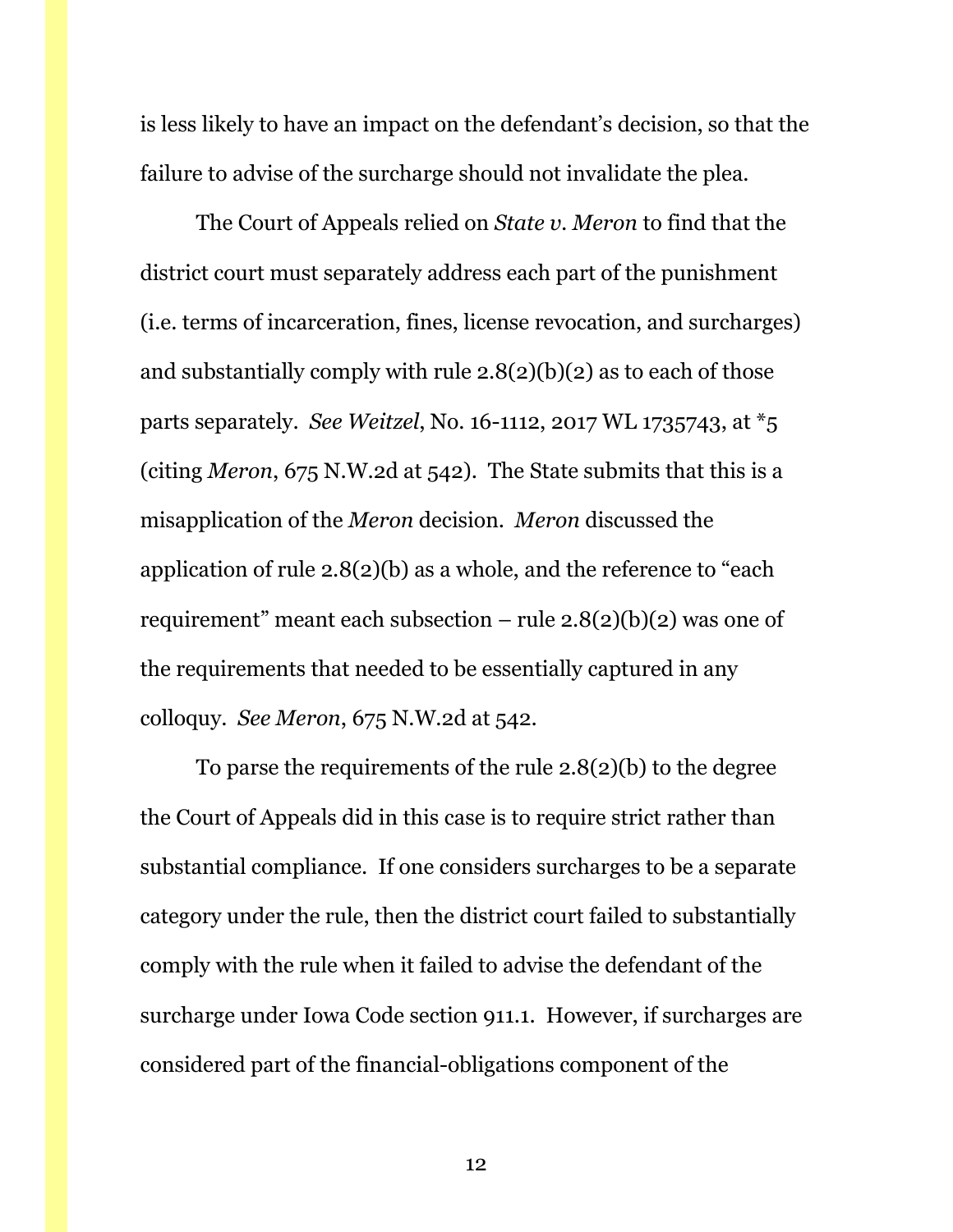defendant's sentence (and the amount of the surcharges are indeed calculated by reference to the fines), then understating those obligations by failing to include the surcharges is a much less substantial omission. *See Weitzel*, No. 16-1112, 2017 WL 1735743, at \*12 (Tabor, J., dissenting). Under the latter approach, the district court substantially complied with rule 2.8(2)(b) in this case.

The Court of Appeals found that the proper remedy for the lack of substantial compliance with the rule is mandatory reversal. *Weitzel*, No. 16-1112, 2017 WL 1735743, at \*10. This bright-line rule favors form over substance and undermines confidence in our judicial system:

The majority's "bright-line rule" – reversing for any error in the information delivered by the plea-taking court concerning the potential penalties – undermines the ability of crime victims and members of the public to have confidence that valid convictions will not be vacated merely to remind pleataking courts of the importance of "conducting a rule-compliant plea colloquy." The majority's refusal to consider whether a minor omission may, in context, be insubstantial, which is "directed at technical and literal compliance by our brothers [and sisters] on the district bench with [*Fisher'*s elaborations on rule 2.8(2)(b)], somewhat in the spirit of the exclusionary rule's attempt to deter police misconduct, seems to [me] inappropriate."

*Weitzel*, No. 16-1112, 2017 WL 1735743, at \*16 (Tabor, J.,

dissenting) (alterations in original) (quoting *U.S. v. Dayton*, 604 F.2d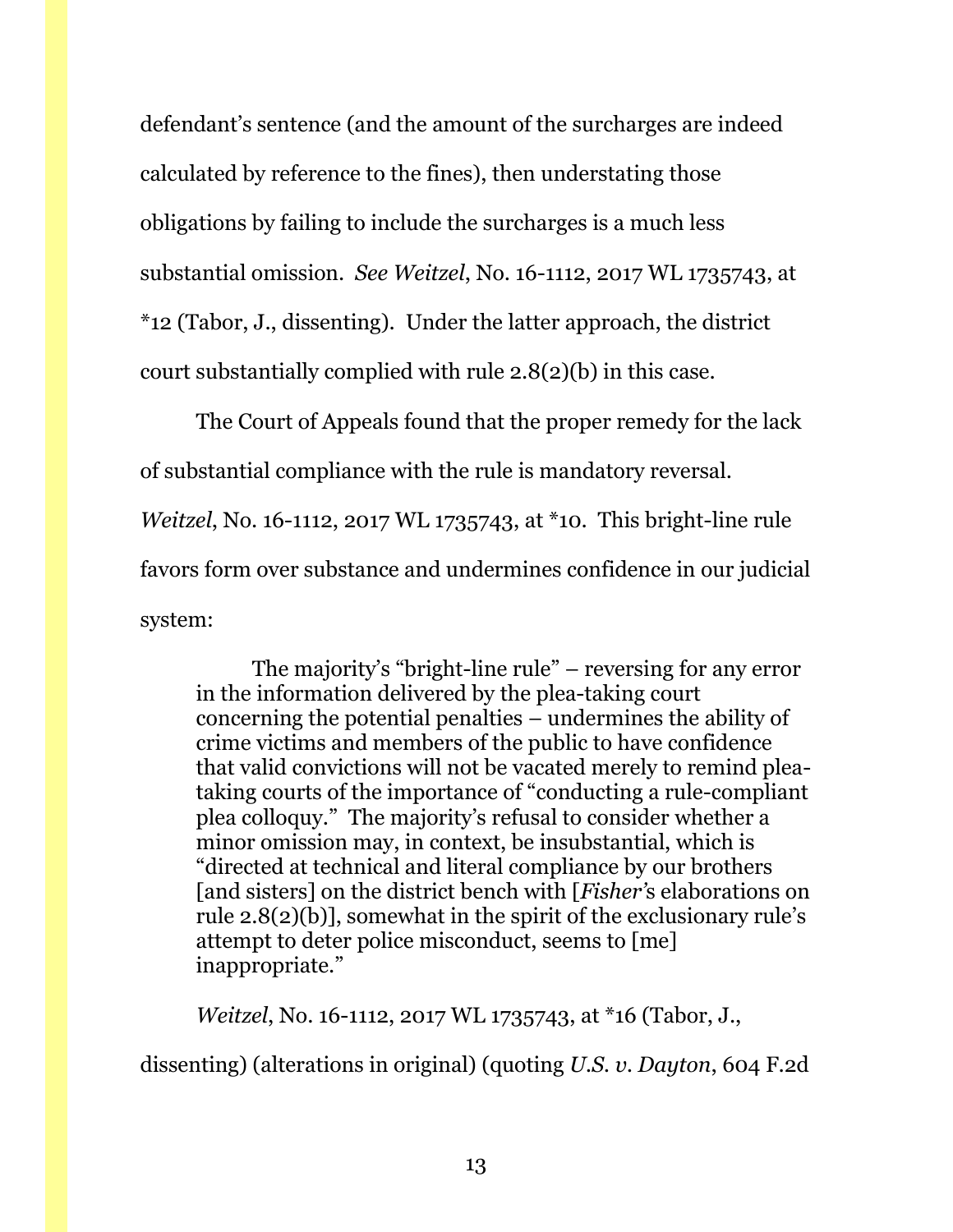931, 940 (5th Cir. 1979)). Determining whether a plea colloquy substantially complies with the rule and determining a remedy for lack of substantial compliance should involve a commonsense evaluation of whether the deficient advisory rendered the defendant's plea involuntary and unintelligent. "[A] plea-taking error which raises no doubt as to the voluntariness or factual accuracy of the plea may be properly disregarded, provided the defendant is unable to prove prejudice." *State v. Fluhr*, 287 N.W.2d 857, 864 (Iowa 1980), *overruled on other grounds by State v. Kirchoff*, 452 N.W.2d 801, 804-05 (Iowa 1990). In the present case, the State submits that in light of the fact the defendant faced terms of incarceration and several fines, the failure to mention the surcharges would not have had a significant impact on the voluntariness of the defendant's guilty plea. *See* Plea Tr. (5/17/16) p. 9, line 5 – p. 11, line 22.

The defendant is not entitled to relief based on his other claims of deficiencies in the plea colloquy. Although the court initially did not discuss the domestic abuse surcharge, it did inform the defendant of that surcharge a short time later after the prosecutor made reference to it. *See* Plea Tr. p. 11, line 24 – p. 13, line 7. As to the amount of the fine for operating while intoxicated, first offense, the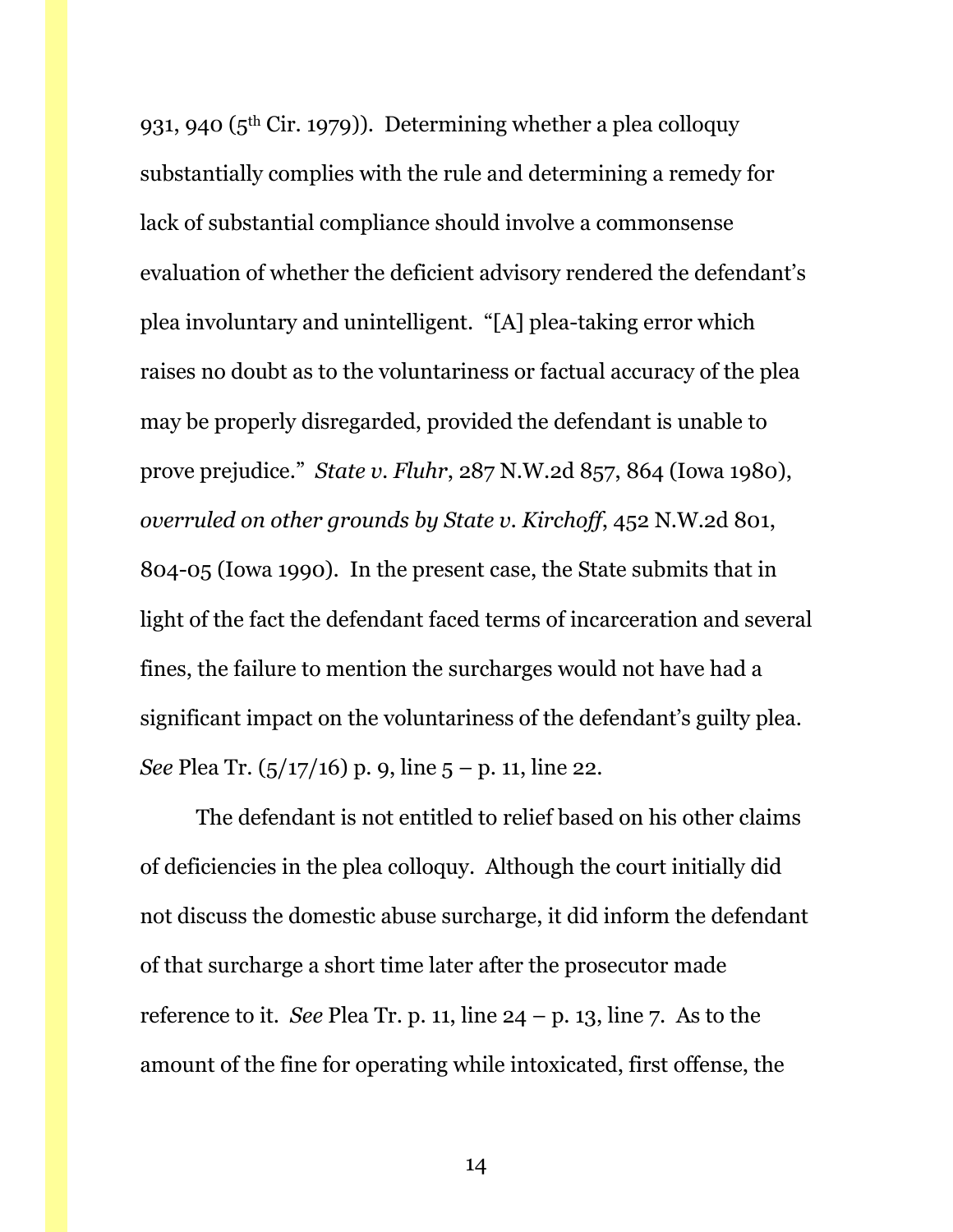court incorrectly advised the defendant that the maximum possible fine was \$1,500.00, when in fact it is \$1,250.00. Plea Tr. p. 11, lines 4-19; *see* Iowa Code § 321J.2(3)(c). The defendant cannot credibly argue that the court's overstatement of the amount of the fine rendered involuntary his decision to plead guilty. Finally, the State is aware of no authority requiring the district court to inform a defendant that fines on different counts will be cumulative. Although the district court has the discretion under Iowa Code section 901.8 to order sentences imposed on different counts to be served concurrently or consecutively, there is no corresponding provision for fines. Unless the court suspends the fine (and in some cases it cannot), the defendant is responsible for paying the fines for each offense.

The plea colloquy conducted by the district court in this case substantially complied with the requirements of Iowa Rule of Criminal Procedure 2.8(2)(b).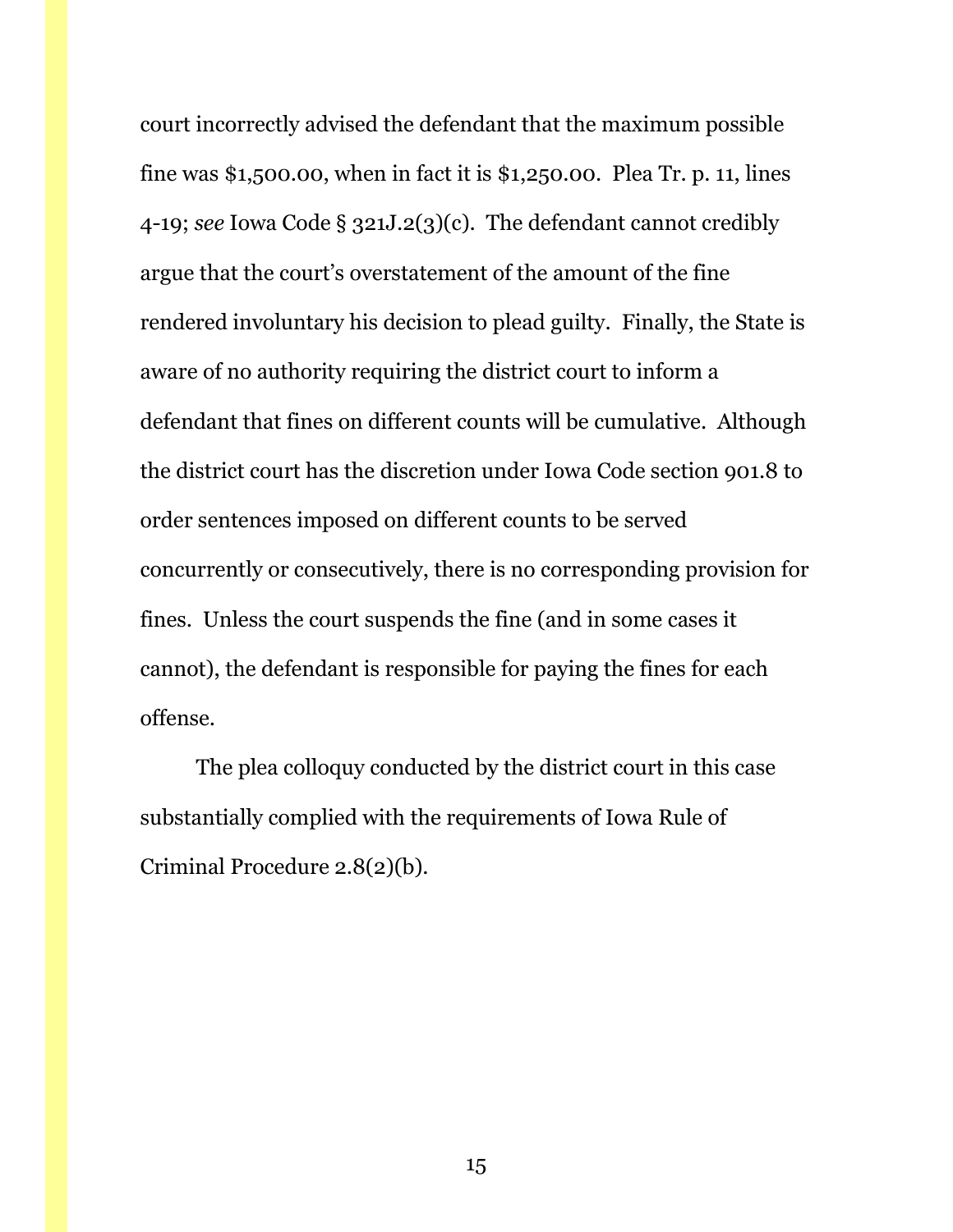## **CONCLUSION**

<span id="page-15-0"></span>For all of the reasons stated above, the State respectfully requests that this Court grant further review, vacate the decision of the Court of Appeals, and affirm Jason Weitzel's convictions and sentences.

## **REQUEST FOR NONORAL SUBMISSION**

<span id="page-15-1"></span>The State requests that this matter be submitted nonorally.

Respectfully submitted,

THOMAS J. MILLER Attorney General of Iowa

 $0$ an

**JEAN C. PETTINGER** Assistant Attorney General Hoover State Office Bldg., 2nd Fl. Des Moines, Iowa 50319 (515) 281-5976 jean.pettinger@iowa.gov